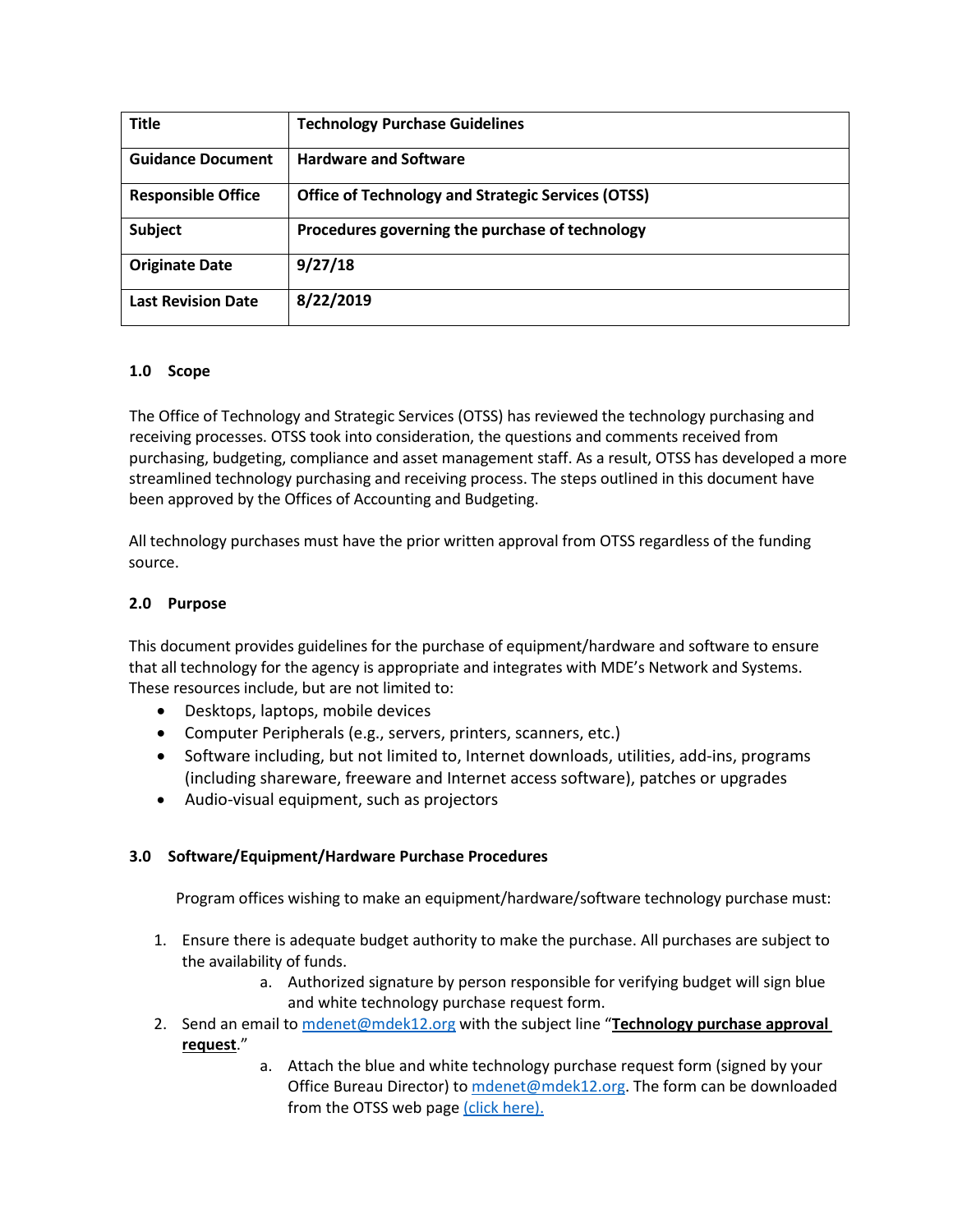- b. If you are providing your own quote, attach the quote to the email. If you do not have a quote, OTSS will provide a quote for you.
	- 1. Products \$5,000 or less- 1 quote
	- 2. Products \$5,000.01 \$50,000- 2 quotes
	- 3. Products \$50,000.01 or more will require request for bid/Mississippi Department of Information Technology Services (ITS) approval
- c. After review, OTSS will return the technology purchase request form and quote to the program office with OTSS approval signatures and then the purchase can be made following MDE policies and procedures.
- d. In the event the purchase is not approved, OTSS will return the technology purchase request form to the program office marked "Disapproved", and the program office cannot proceed any further with the procurement.
- 3. Upon approval of the Technology Purchase Request, the program office making the purchase should submit the following documentation to the Office of Procurement for approval of a Purchase Order.
	- a. Request for Goods and Services Form (Requisition)
	- b. Technology Purchase Request Form (Approved by OTSS)
	- c. IT Plan, Approved by ITS (for purchase request after October)
	- d. Quotes (provided by requesting program office or OTSS)
		- i. Products \$5,000 or less- 1 quote
		- ii. Products \$5,000.01 \$50,000- 2 quotes
		- iii. Products \$50,000.01 or more will require request for bid/ITS approval
		- iv. Products on EPL can be purchased by agency up to the EPL amount. Refer to ITS procurement manual for approved threshold at [http://www.its.ms.gov/Procurement/Documents/ISS%20Procurement%](http://www.its.ms.gov/Procurement/Documents/ISS%20Procurement%20Manual.pdf#page=1) [20Manual.pdf#page=1.](http://www.its.ms.gov/Procurement/Documents/ISS%20Procurement%20Manual.pdf#page=1)The table on page 124 defines the procedures and the required approvals for each category and project lifecycle cost range.
- 4. Once all approvals are received, the program office will submit documentation to the Office of Procurement for processing.

### **4.0 Special Circumstance Procurements**

- 1. For quotes that require a signed agreement for hardware and/or software purchases, the program office will include in their packet the following items in addition to the documentation listed above (section 3.0 (3)):
	- a. the Contract Justification-Information Technology (IT) Related Products and Services Form (located on the Office of Procurement webpage)
	- b. the signed agreement
	- c. all supporting documents approved by OTSS
	- d. The program office will date stamp the top copy of the packet and place it in Procurement's contract inbox for contractual processing.
- 2. For quotes that do not require a signed agreement for hardware and/or software purchases, the program office will submit documentation listed above (section 3.0 (3)) to the Office of Procurement for Purchase Order processing. Upon approval of the request, the Office of Procurement will generate the Purchase Order and send the approved PO to the program office.